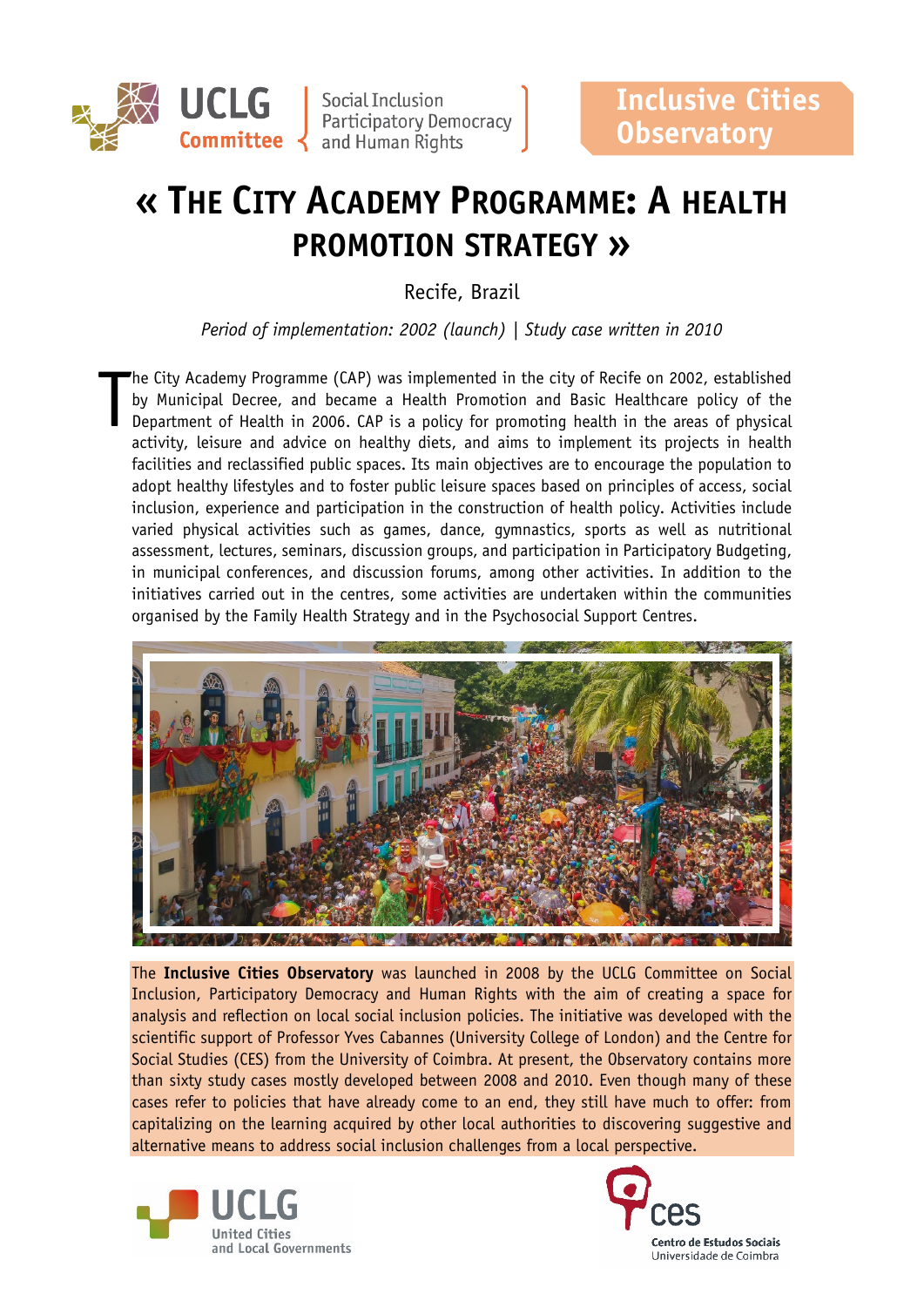# **Context**

## *Government and decentralization context*

Brazil is governed by a democratic presidential system of government, with direct elections to choose the government, and is divided into three levels of governmental organisation: federal, state and municipal. Its main blueprint is the Federal Constitution, with the creation of the SUS (Health System) being the most important achievement in the health field. Among other things, this guarantees health as a right for all and an obligation of the state. Despite the democratic system and the direct elections themselves being constitutional guarantees, there have been effective changes in political management and decision-making over the last eight years, which have led to significant growth in the instruments for social participation, such as an increase in the number of the municipal, state and national conferences, an increase in the number of users' councils in health and the creation of Participatory Budgeting.

## *Health and the Brazilian healthcare system*

The Brazilian health system is still in a phase of consolidation, as it faces old and new challenges and creates alliances with other sectors of society. The Eighth National Health Conference held in 1986 was of major importance across the country in mobilising large sectors of civil society. The Federal Constitution of 1988 included many of the proposals made by the Eighth Conference – recognising health as a basic right of all citizens – and established the Health System (SUS). Laws 8,080 and 8,142 to enact the SUS were published in 1990, and their basic principles contained the following: (a) the universality and comprehensive nature of healthcare; (b) equality of access to public health services; (c) decentralisation of decision-making and the autonomy of the political and administrative spheres of state and municipal governments; and (d) public participation. The reform of the health system had far-reaching effects: "60 million Brazilians in need, condemned to dependence on charitable institutions, obtained the right to healthcare. It was an irreversible breakthrough in healthcare reform" (Mendes 2001: 28). In 1994, the Health Minister implemented the Family Health Programme as a strategy for the development of a primary healthcare system capable of transforming the prevailing model of health system and reinforcing the prevention and promotion of health. The programme is still in the consolidation phase, but some positive results have already been acknowledged at the national level. A total of 26,100 teams, covering a population of 83.8 million people, or 44.5% of Brazil's population, are work in this programme (Brazil 2006).

In the healthcare field, a major part of the financial resources allocated to the execution of these policies comes from the federal government, with the complementary budget coming from state governments and town councils. In this respect, there have still been no significant changes in the federal sphere with regard to fostering health promotion policies, such as the City Academy Programme, which makes finding resources an even greater challenge for consolidating initiatives that do not fall within the traditional illness-focused framework of health.

#### *Social context*

The city of Recife, with an area of 217  $km^2$ , has an estimated population of 1,562,000 (IBGE 2009a). Recife is the capital of the state of Pernambuco (8,810,256 inhabitants) and is located in the north-east region of Brazil, on the shores of the Atlantic Ocean. It is the centre of a metropolitan area with almost 3.75 million inhabitants (IGBE 2009a) and is estimated to be the fourth largest urban metropolis in Brazil by population. Recife's GDP per capita in was 13,510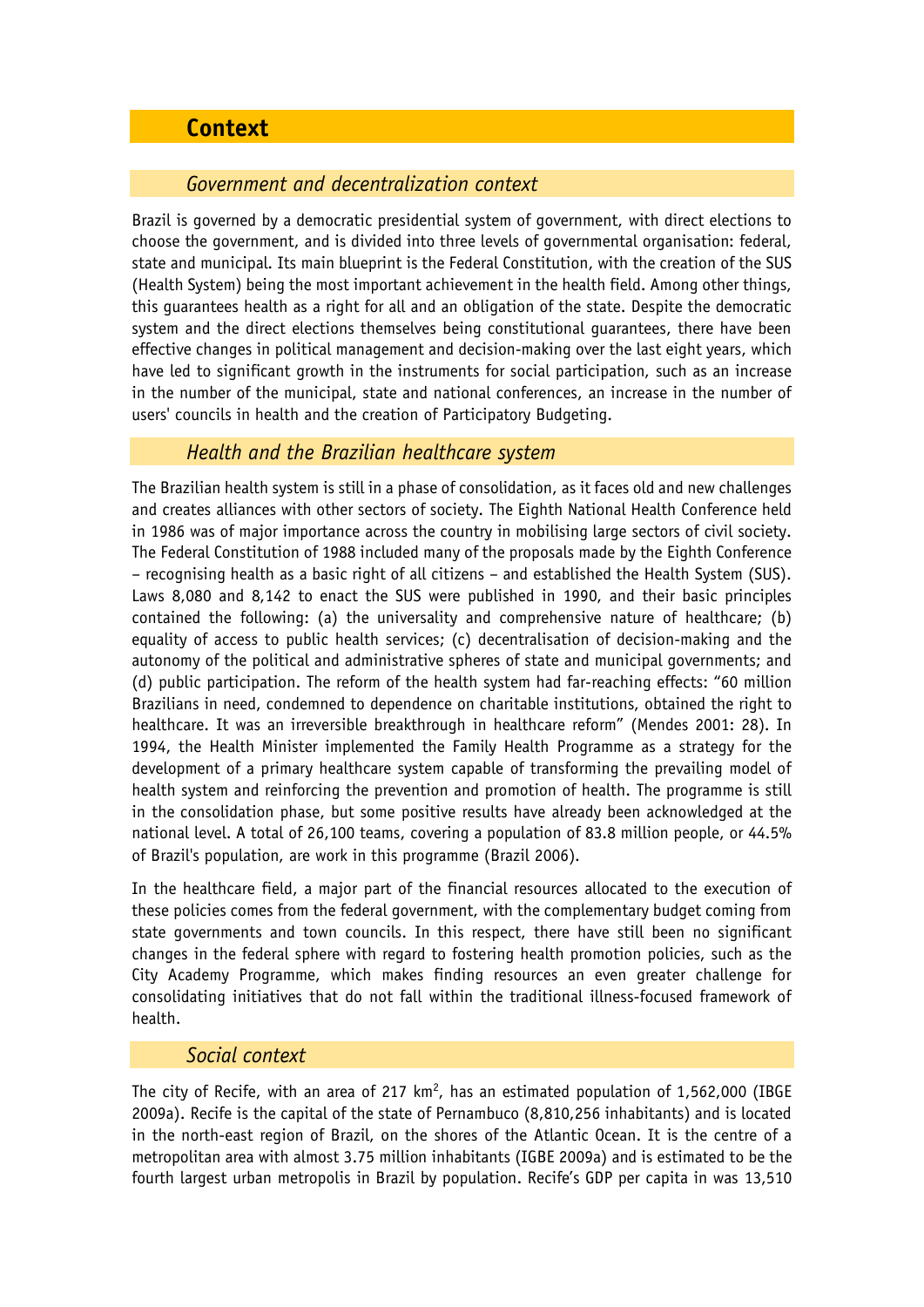reales, the highest of the north-eastern capitals (IGBE 2009b). The total unemployment rate in 2009 was 19.2% (16.3% for men and 22.7% for women) (DIIESE 2009). Unemployment within the group aged between 18 and 24 years old amounted to 35.6%; it was 16.7% in the age group between 25 and 30 years old, and was 8.5% in the population older than 64 years old (DIIIESE 2009). Estimates in 2008 suggested that 42.39% of the population of the Recife metropolitan area was in low income groups, as they earned less than half the minimum wage (415 reales in 2008, the equivalent of approximately U.S.\$ 210) (IDB 2009). In terms of age range, the population is distributed across three groups: 26.16% in the group aged between 0 and 14 years old; 67.33% in the group aged between 15 and 64 years old; and 6.51% in the group aged over in 64 years old (IGBE 2009a).

The rate of illiteracy in the population over 15 years of age is 8.92% in the Recife metropolitan area (IDB 2009), which is very slightly below the national average, but there are significant inequalities between the various neighbourhoods in the city: for example, the rate of illiteracy is 2% in Boa Viagem and 24% in Isla Ilha Joana Bezerra (Atlas Municipal 2005). In 2008, life expectancy at birth was 68.8 years; it was 72.3 years for women and 65.3 for men (IDB 2009).

#### **State of health of the population and range of health services in the State of Pernambuco**

In this section, we present some health indicators (Table 1) for 2008 (IDB 2009) related to the health promotion strategies of the Ministry of Health, the state of Pernambuco, and, in particular, the "City Academy Programme" social inclusion policy that is being implemented in the city of Recife.

| Proportion of the population stating that they had consulted a doctor in the last<br>12 months (2008)                                                  | 70.3%  |
|--------------------------------------------------------------------------------------------------------------------------------------------------------|--------|
| Women aged over 40 years old undergoing a clinical breast examination by a<br>doctor or nurse in the 12 months prior to the interview date (2008)      | 29.3%  |
| Women aged between 50 and 69 years old undergoing a mammography in two<br>years prior to the interview date (2008)                                     | 43.4%  |
| Women aged between 25 and 60 years old undergoing a preventive examination<br>for cervical cancer in the 3 years prior to the date of interview (2008) | 74.3%  |
| Resident population self-assessing their state of health as very good or good<br>(2008)                                                                | 73%    |
| Permanent private homes registered with the Family Health Units programme<br>(2008)                                                                    | 72%    |
| Number of peri-natal check-ups (2008):                                                                                                                 |        |
| 1-3 check-ups                                                                                                                                          | 9.24%  |
| 4-6 check-ups                                                                                                                                          | 34.77% |
| 7 or more check-ups                                                                                                                                    | 53.86% |
| Infant mortality rate (2007)                                                                                                                           | 29.2%  |
| Arterial hypertension prevalence rate (2008)                                                                                                           | 26.6%  |

#### **Table 1. Indicators of risk factors, mortality, resources and coverage**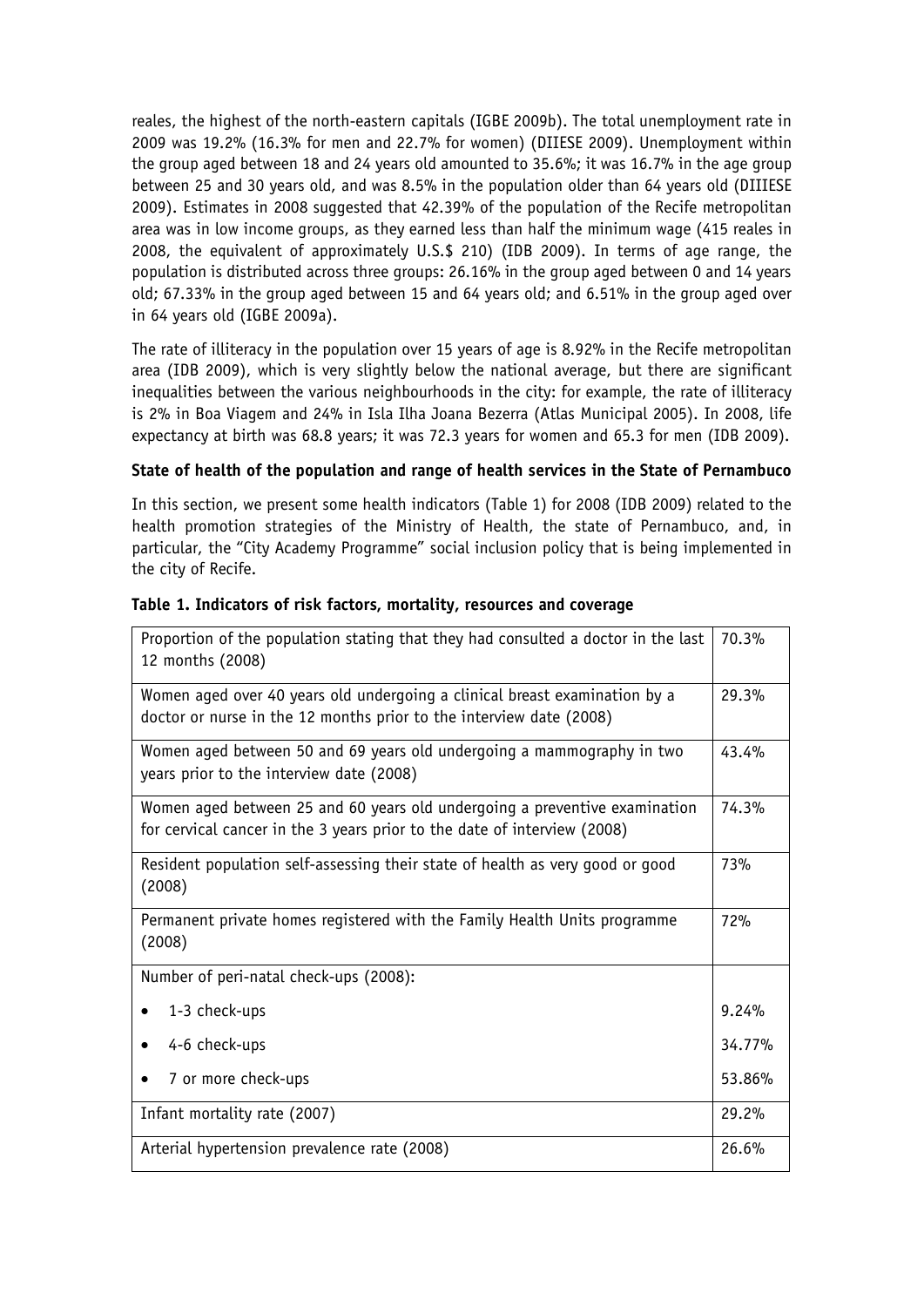| Prevalence rate of sufficient physical activity during free time (2008)      | 17%      |
|------------------------------------------------------------------------------|----------|
| Prevalence rate of current smokers (2008)                                    | 10.4%    |
| Prevalence rate of excessive consumption of alcoholic drinks (2008)          | $19.2\%$ |
| Prevalence rate of excess weight in adults aged 25 to 50 years of age (2008) | 35.5%    |
| % of Ministry's expenditure on basic healthcare (2008)                       | 18.8%    |
| Doctors per 1,000 inhabitants (2008)                                         | 1.36     |

Source: Basic Indicators and Data (IDB) 2009, DATASUS. Brasilia: Ministry of Health.

**Institutional level of policy development:** Municipal

# **Policy development**

The City Academy Programme is a policy strategy for the promotion of health that stresses physical activity during leisure time and a healthy diet, and its main principles are individual autonomy, social involvement, intersectoriality, shared management, interdisciplinarity, transversality and health and free time as citizens' rights. The projects are located in 21 public buildings reclassified as poles or centres*;* in 21 Psychosocial Support Centres (PSCs); and in a further 64 health and social facilities, such as Family Health Strategy (FHS) centres, Basic Health Units (BHUs), non-governmental organisations (NGOs), community associations, and other public leisure areas designated for the Programme's work. The normal opening hours are from 5:30 to 11:30 and from 14:00 to 20:00 from Monday to Friday, while the activities in the poles or centres take place from 5:30 to 8:30 and from 17:00 to 20:00, and activities take place in the other facilities at other times.

#### *Background*

The organisation of Brazilian health services has traditionally been symptom-based and focused on individual medical and curative interventions. However, by effectively contributing to improving the population's quality of life, the Eighth Conference (1986) saw the development of health promotion strategies based on a broad-based and positive concept of health. The role of physical education and its possible contribution to this new social process for fostering health was restored. At the same time, the Department of Health offered the university the aim of establishing partnerships, and a shared objective of working in the field of the city's health. A survey was carried out, with a questionnaire given to people exercising in a public park in Recife. The results showed that 74% of those interviewed were not exercising correctly.

As a result, the teachers at the institution realised that it was necessary for physical education to play a suitable role in providing guidance for the population, in terms of physical activity from the perspective of promoting health. In this context, and starting with a group of teachers, the city of Recife embarked on a programme of physical exercise using existing public spaces. The initiative from the academic sphere, together with an allocation of funds from the authorities, was essential in consolidating and implementing the idea. During the municipal elections (2000), a government programme was created with the main aim of a complete change of priorities, based on democratic and participatory management.

At this point, the need to meet the specific requirements of the community emerged, focusing on public health and the promotion of health, unlike the model being used at that time, a *hospital-centric* model, focusing on cures rather than the promotion of health. Further, there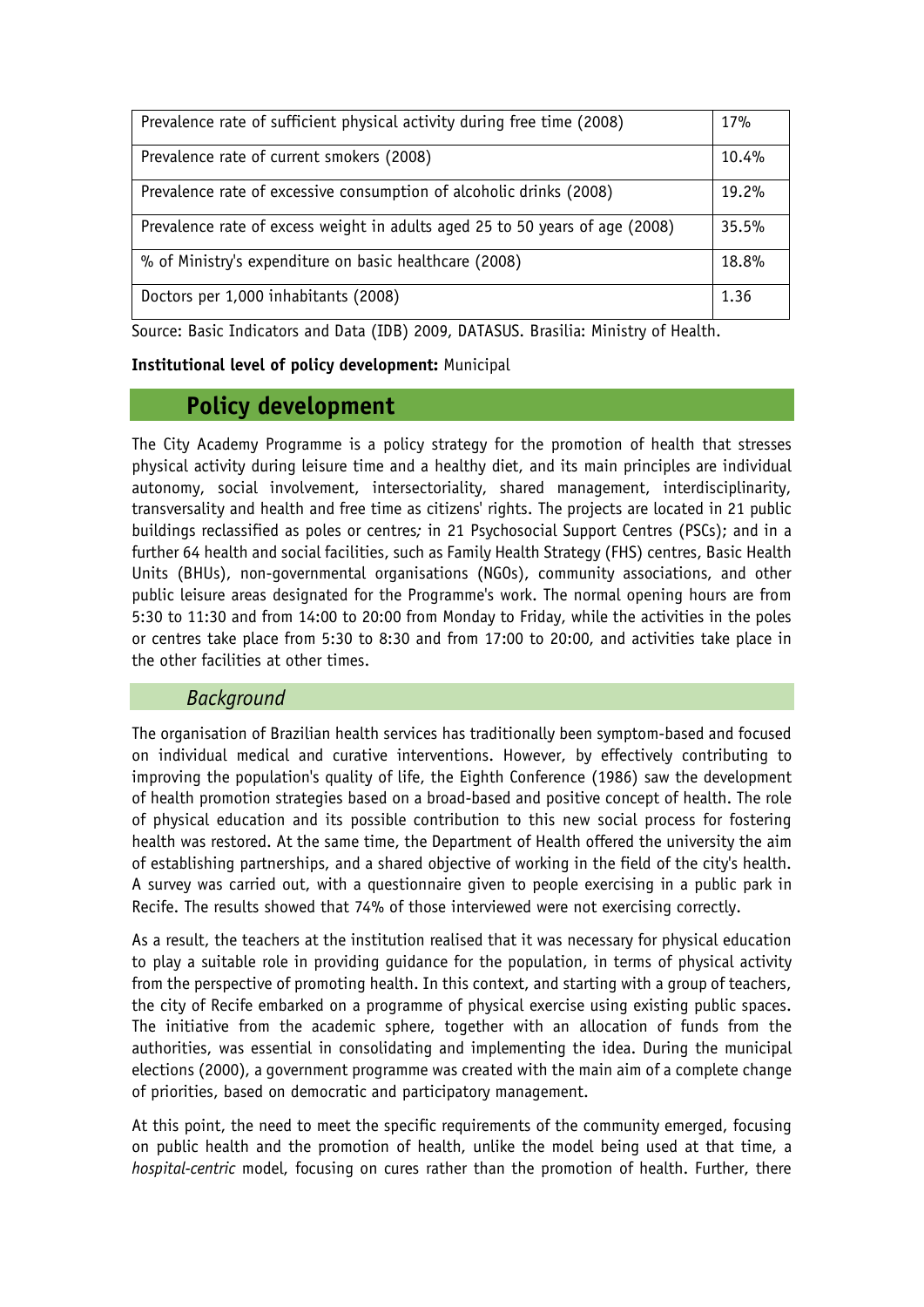were not enough public spaces for leisure and physical activity in the city; and indicators of violence in the community were on the increase. As a result of intersectoral dialogues that initially involved the Department of Health, the Department of Tourism and Sport, the University of Pernambuco and the Federal University, the City Academy Programme was born.

### *Policy objectives*

The general objective of the City Academy Programme is to contribute to the promotion of public health by means of physical activities, leisure and advice on adopting healthy dietary habits. This is by means of fostering the use of public spaces, establishing healthcare facilities, promoting social involvement, and endeavouring to improve the quality of life for the population of Recife.

# *Stakeholders, beneficiaries and participatory methodologies*

#### **Beneficiaries**

As this project covers both a need in which the target group is the entire population of Recife covering all age ranges and a need referred by the health network, in its structure the programme does not contain participation criteria – which could make it exclusive – and thereby covers the entire community. The poles in which the activities are carried out are located in 6 Health Districts, and will be implemented in cooperation with the State Government in another 22 centres until 2011. The activities undertaken include a wide range of physical activities such as games, wrestling, dance, gymnastics, sports and physical assessment as well as nutritional assessment, lectures, discussion groups, seminars, visits between centres, intermunicipal visits, bicycle rides, and even participation in Participatory Budgeting, in municipal conferences, in sports competitions, and in discussion forums, among others. The context of each facility with Programme projects defines which activities are scheduled. In spaces where there is a greater and more specific need among children, the activities are more play-based and games have a greater role; in spaces with a larger proportion of adults and senior citizens, the activities are in keeping with the needs and conditions of this group. Estimates suggest that an average of 60,000 people a month have been seen in the 21 centres of the Programme.

#### **Agents involved**

In order to make CAP into something that is part of everyday life, various agents became involved. These include the Municipal Health Department, the Municipal Participatory Budgeting Department, the Municipal Human Rights and Public Safety Department, the Municipal Education Department, the Municipal Culture Department, the Municipal Social Welfare Department, the State Department of Cities, the Urban Maintenance and Cleaning Company, the Recife Urban Development Company and community associations (residents' associations, religious institutions, organised groups, and NGOs, among others) as well as all the intersectorial channels between the various policies of the Municipal Department of Health: the Policy for Care for Consumers of Alcohol and Other Drugs, the Policy for Care for Elderly People, and the Policy for Care for Disabled people, among others.

#### **Participation processes implemented**

As mentioned above, the first three criteria used to implement CAP cover processes of social participation and the identification of demands of a social nature, to the extent that applications related to the emerging needs of the population in the territories or in specific terms, when the participation of communities is fostered in an organised way in initiatives that promote their empowerment by referring to decisions linked to their lives. The SZSI indicators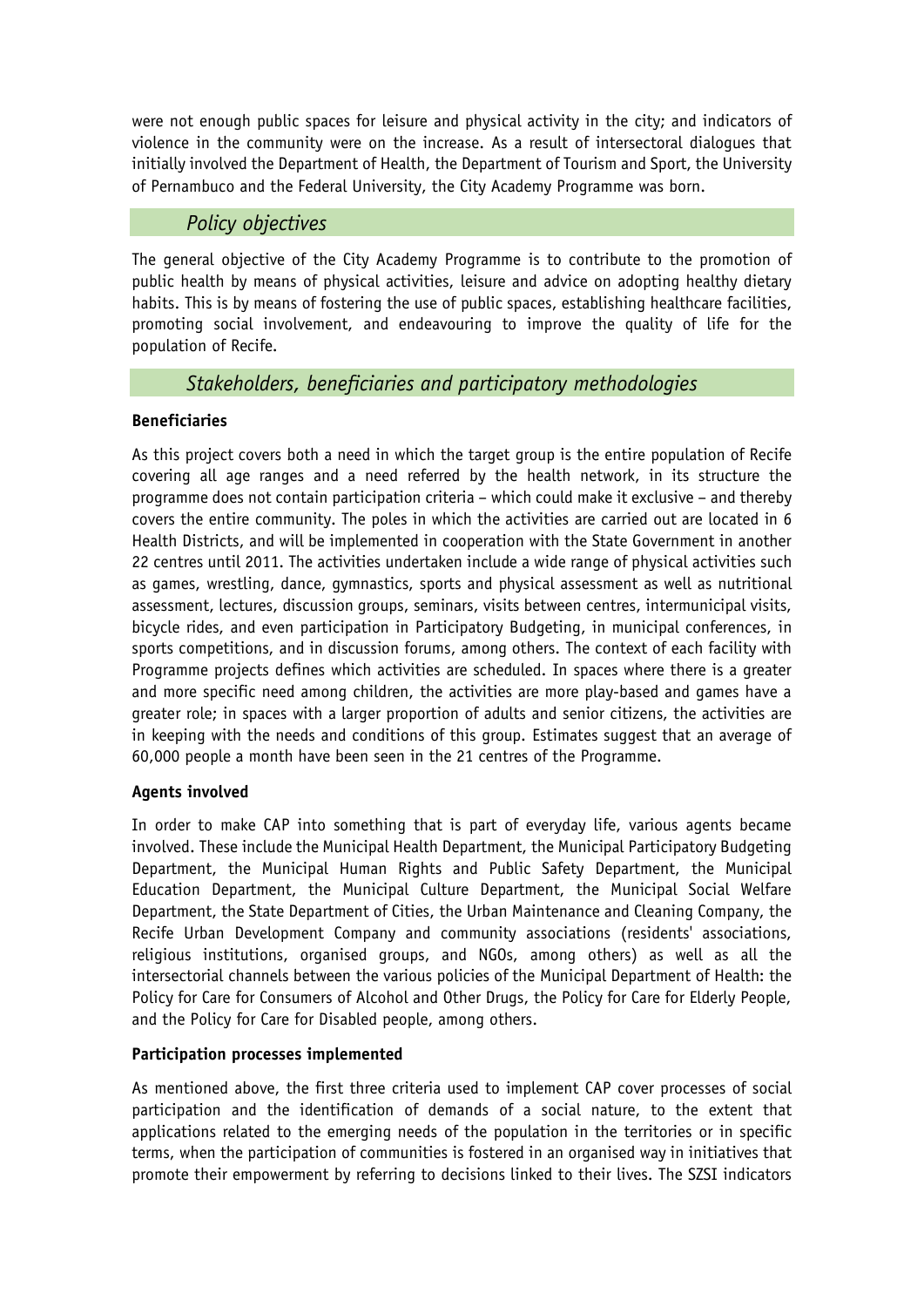include education levels, access to culture, conditions of habitability and of performance, among others.

Within its configuration, the Health System (SUS) anticipates the creation of social participation mechanisms based on the example of the groups managing health conferences and units. CAP users are thereby encouraged to form part of an organisation, based on meetings and discussion groups in the facilities used by the project, in order to represent the interests of the group in the decisions approved in plenary sessions. The democratic system in Brazil has led to the implementation of another instrument for participation and shared decision-making called *participatory budgeting*. This type of organisation enables citizens to decide who their representatives are in open plenary sessions, and allows them to vote according to their main interests when using the public resources in their communities in various areas: health, education, works, free time, culture, etc. As a result, one of the important criteria for implementation in a CAP centre is the result of a decision by participatory budgeting, which fosters citizens' participation in deciding on public policy. Since 2002, all the poles or centres in which CAP is now located as well as those that will be opened in 2010/2011 have been voted for as part of participatory budgeting.

Collective decision-making by means of dialogue on the integration/installation/construction of democratic spaces goes beyond the possibility of offering providing access to physical activity and advice on a healthy diet. It expands this access with the opportunity for individuals to take responsibility for their own lives, as active promoters of their own homes, neighbourhoods and communities by means of an initiative aiming to cover the range of human diversity without excluding their individual features.

This is how people become involved with CAP: As soon as they decide to take part in CAP, they organise themselves in small groups within the community and elect community leaders to represent the collective will. These leaders seek instruments/knowledge on the CAP implementation process in their own situations. People organise themselves to identify, within their community, a place which is as close as possible to "suitable" in order to construct the physical structure of CAP, participate in the Programme to gain practical experience, and discuss the benefits that the Programme will bring with other people in their community.

All the phases are essential for the success of the Programme's initiatives, with participation extended and even reinforced when the initiative is in place and in operation, and the population covered considers itself to be part of the processes carried out on an everyday basis. This is maintained through discussion groups, during which various subjects considered relevant to individuals and the community are discussed, or in the assessment phases of the activities being developed, in the dialogue between users and professionals on procedures, in the search for the Programme's qualification, or when they organise themselves in a group called the "City Academy Programme Users Committee." The initiatives carried out within CAP contribute to closer social relations through the formation of community groups, foster the extension of social networks above and beyond participation in the projects, and enable participants to spend a great deal of time together, which broadens the field of vision of the world / community / action / relations in peoples' lives.

#### *Institutionalizing and financing*

#### **Institutionalization processes**

The City Academy Programme was presented to the population at the Fifth Municipal Health Conference and officially implemented in 2002 by the Recife Department of Health. It is regulated by the following decrees and ordinances: (1) Decree 19,808 of 22 February 2003,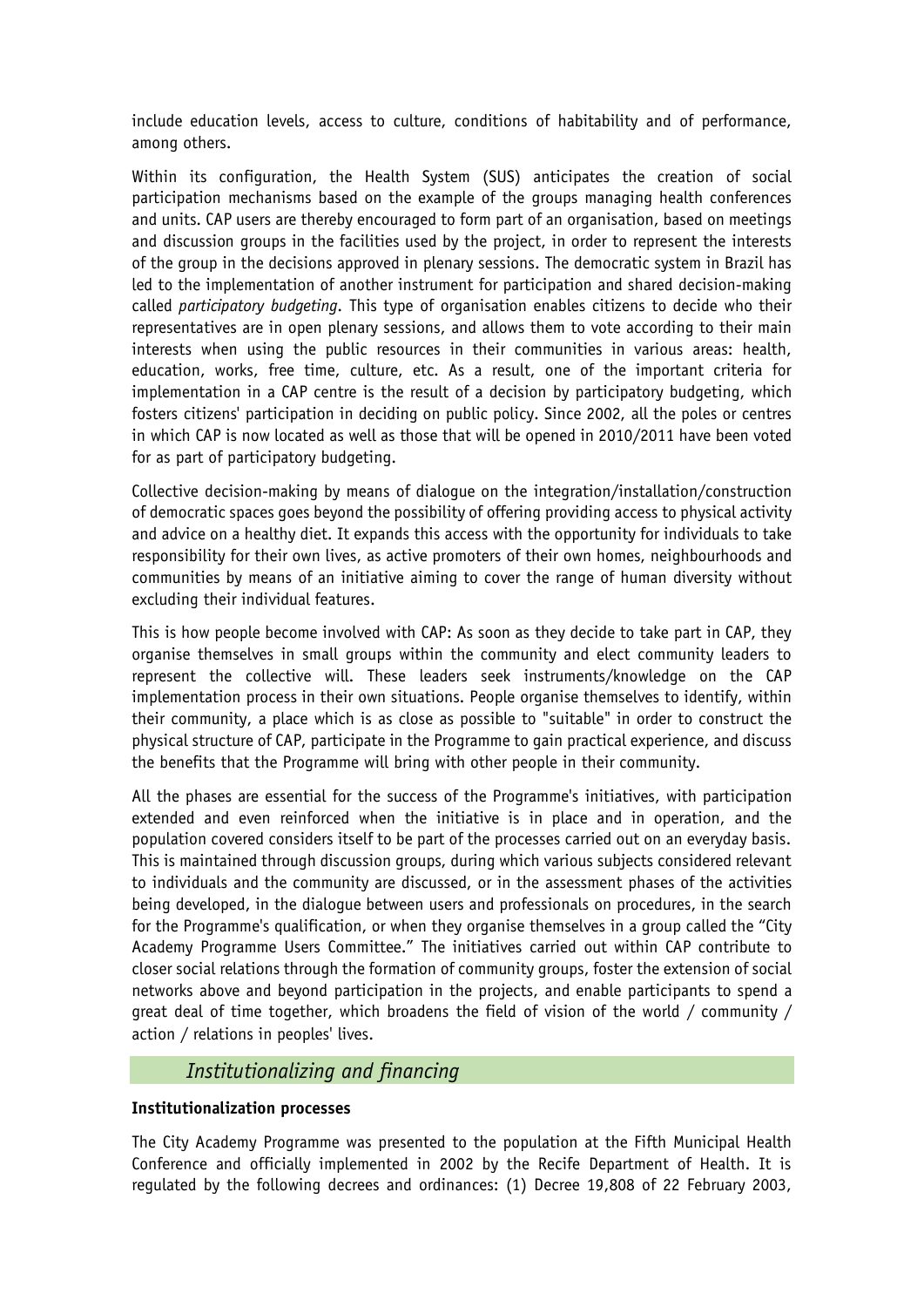creating the City Academy Programme; (2) Decree No. 22,345 of 18 October 2006, restructuring and regulating the City Academy Programme; (3) Ordinance No. 122/2006 - GAB/SS EM of 28 September 2006, implementing it as a policy for the promotion of health and basic healthcare of the Department of Health; and (4) Law No. 17,400/2007, creating 120 professional physical education posts in the Department of Health, thereby making public tender processes possible. The process for implementing CAP in communities is subject to the following criteria: (a) that CAP has participated in conferences on health, education, children and adolescents and other issues; (b) that CAP has been chosen as a priority in the Participatory Budgeting process; (c) that CAP is located in regions with Special Zones of Social Interest; (d) that CAP is located in a region with some health network coverage; (e) that the execution of the works for redesignating the public space are technically feasible; and (f) that CAP is located in areas with high indicators of violence.

#### **Financing**

Until 2009, CAP was entirely financed by Recife City Council at an approximate cost of 13,000,000 R\$ (13 million reales) over 7 years. The financing of works for implementing new centres is currently being undertaken in collaboration with the Pernambuco State Government under the terms of an agreement with the Department of State for Cities to roll out the Programme across the State of Pernambuco as a whole (now known as the City Academy Programme), with the City responsible for all the Programme's costs and management. The estimated annual cost of the CAP initiatives, which includes human resources, cleaning materials, the purchase and maintenance of permanent equipment for physical activities, and the maintenance of the structure and security, among other items, is approximately 160,000 R\$ (160 thousand reales) per pole or centre.

# **Outcomes and reflections**

# *Key results and achievements*

The following results reinforce the policy:

- Return of the population to public leisure areas;
- Cultural activities in the centres that are included in the local community's agenda;
- Election of professionals and users as District Councillors and at health conferences;
- Positive valuation by the community;
- 80% of users are very satisfied with CAP;
- 84% of teachers are satisfied or very satisfied with CAP;
- The places with centres triple the probability that individuals engage in physical exercise; and
- The reclassified spaces foster employment based on security, cleaning and accessibility, and have become more occupied.

Although there is still a great deal of room for improvement, belief in the Programme involves belief in the capacity of individuals to decide on their health; and also involves thinking in terms of its intersectorial nature, based on the needs of others rather than one's own, and an understanding that differences must be respected. The key aspects in the consolidation of the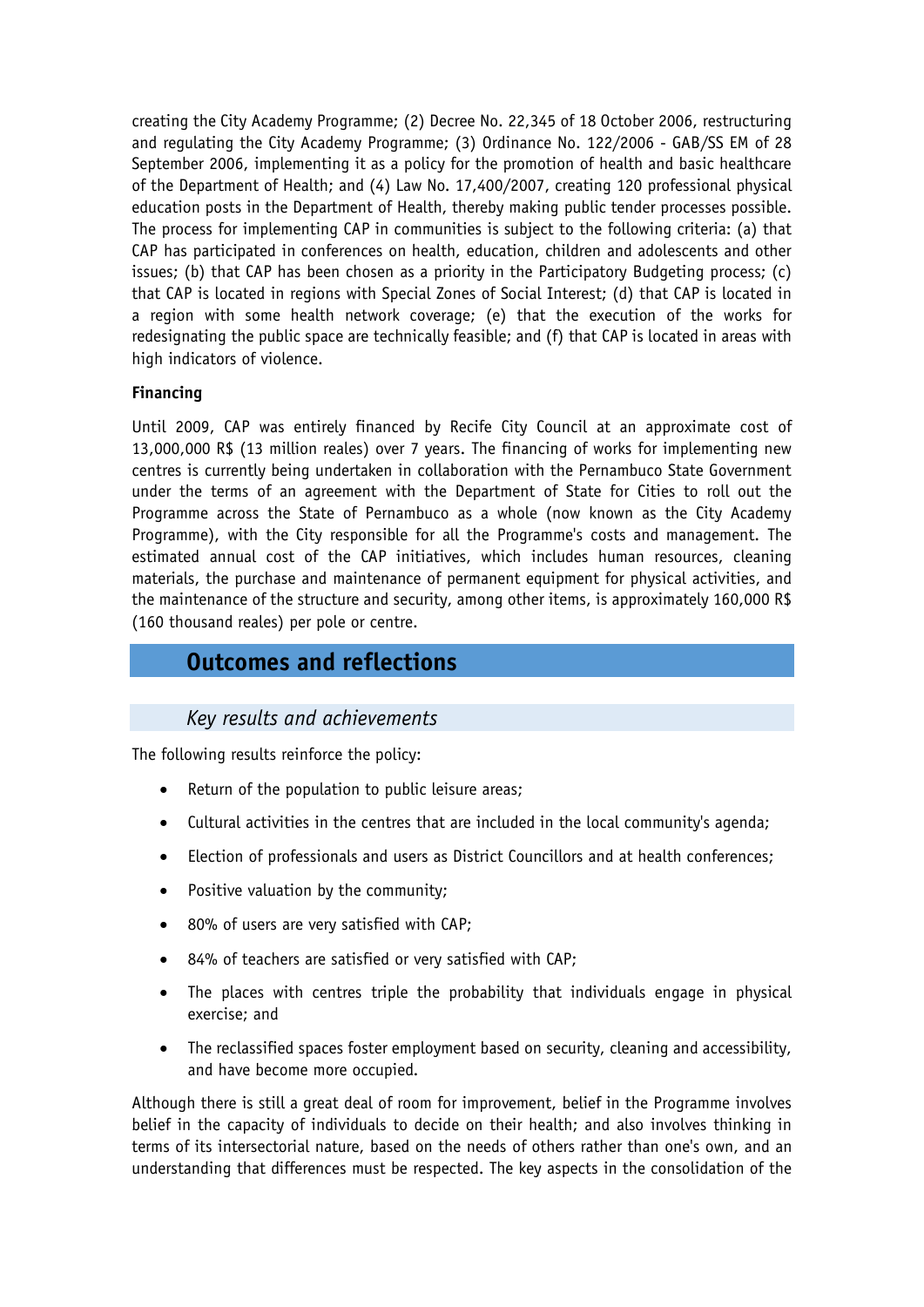City Academy Programme as a policy for the promotion of health and social inclusion appear to be: creating a feeling of belonging to a community, a mechanism in the territory creating intersectorial initiatives, and the collective construction of projects.

## *Overall assessment and replicability or adaptation elsewhere*

#### **General assessment**

As well as the positive results obtained in the city of Recife, it is important to emphasise the recognition that the City Academy Programme has received nationally and internationally:

- Finalist of the David Capistrano Hijo Prize Humaniza SUS 45 successful projects in the country in 2004;
- 2nd Place in the 2006 Participatory Budgeting;
- 1st Place Venue in the II Active Cities, Healthy Cities Competition promoted by the OPAS, by the Centre for Disease Control (CDC) and by the Human City Foundation in Bogota, Colombia in 2005;
- Assessment of the Centre for Disease Control (CDC) USA as a project with good results in health; and
- A benchmark programme for a physical activity programme that is being implemented in San Diego (California) for Latin communities living in the USA.

#### **Challenges and limitations**

Despite the major and significant progress made, there are nevertheless still some difficulties in all the processes: bringing together various interests also entails facing the need to mediate conflicts, which is not an easy task, especially in a programme that is within a public institution and which is also a response to political interests. As well as obstacles including the absence of a budgetary provision and the lack of training for Physical Education professionals in the public health field, another important aspect that needs to be taken into account is the need for a reform of the State in Brazil in order for democratisation processes to facilitate citizens' participation. However, the structures of the State remain bureaucratic and do not encourage participation. These obstacles will always be present in the everyday routine of public policies that are managed for the common good and involve social participation.

Another factor that may hinder the implementation of this strategy could be related to the climate conditions in each region (because they are carried out in open public spaces), as it is necessary to adapt to local conditions and, at the same time, the cultural characteristics of each region may make an important contribution to membership, given that collective participation and activities are vital factors for the smooth running of the Programme.

The distinguishing feature of CAP is that it shares difficulties with the collective, making the creation of alternatives and mobilisation to solve problems feasible, and encourages people to be the authors of their own story.

#### **Replicability or adaptation of policy elsewhere**

CAP is currently working on several projects, including: (1) it is the subject of an international study called *Stratégies d'institucionnalisation d'interventions innovantes en matière de équité em santé au Brésil: un étude comparative (Institutional strategies for innovative initiatives in the area of equality of healthcare in Brazil: a comparative study)*; (2) it is participating in a research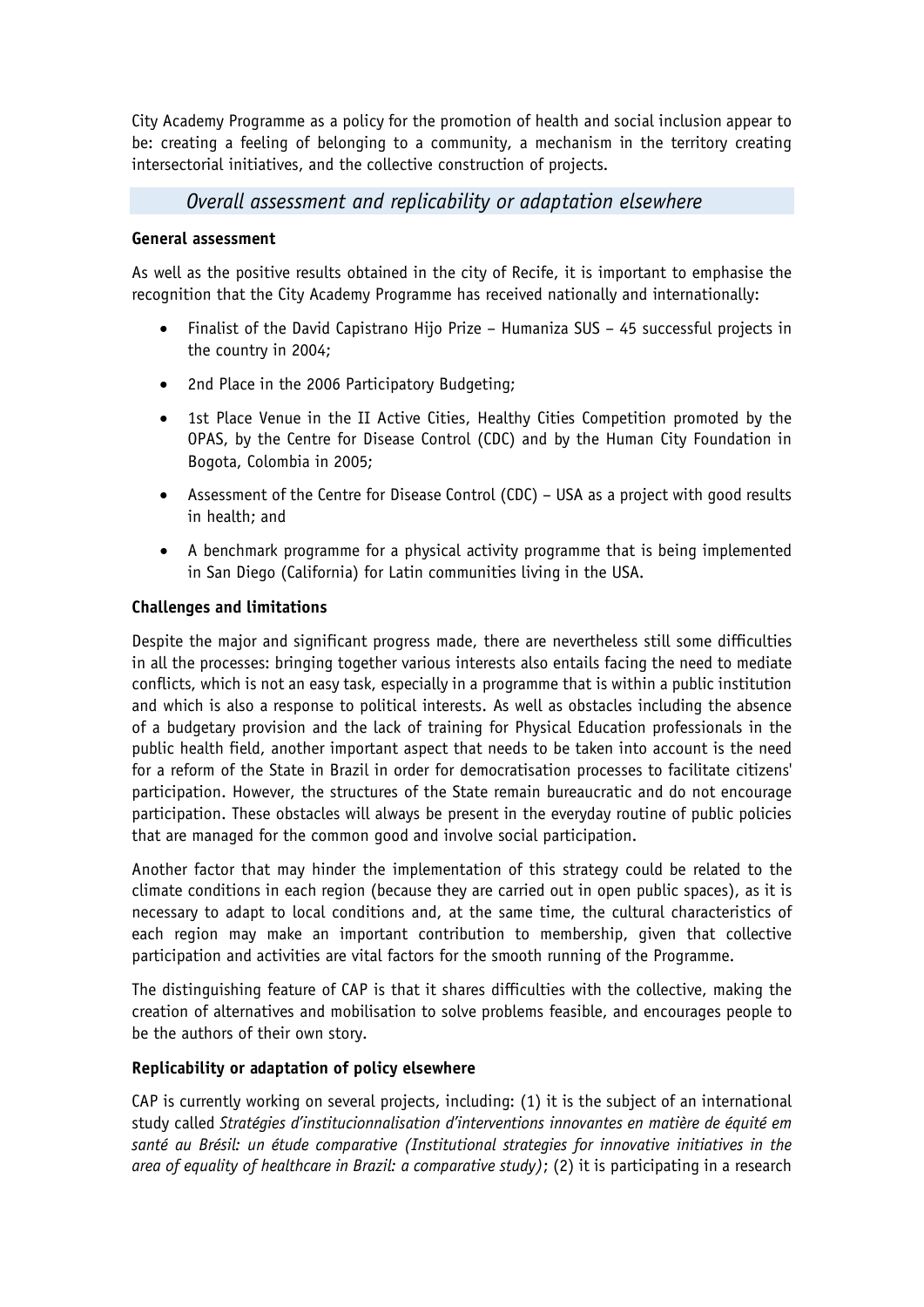study related to the incidence of diabetes among users of the Programme; (3) it is being registered with the Ministry of Health as a Health Network Structure; (4) it is being replicated in 184 towns in the state of Pernambuco through dissemination efforts of the State of Pernambuco's Department of Cities; and (5) CAP is the benchmark for a physical activity programme that is being implemented in San Diego (California) for Latin communities living in the USA. All these examples show the great potential for large-scale replication if the material resources and physical structure are adapted to each situation.

CAP has become a national and international benchmark for the construction of projects in the health production area. Despite the specific features of each place/region/town, its key factor is not related to its physical structure or its material resources but instead to the relationships built between all those involved in the Programme. This can and must be replicated and applied in all places that seek to make an effective contribution to promoting individuals' quality of life.

#### **External Assessment:** *Commentary by Prof. Eronildo Felisberto, Mother and Child Institute, University of Recife, Brazil, September 2010)*

"The City Academy Programme (CAP) implemented by Recife City Council highlights a new vision and a new attitude that should be present in the political and administrative patterns of local and regional governments, as it shows the possibility of the practical exercise of transdisciplinarity. It presents a new attitude by public employees that juxtaposes knowledge and the clarity of thought necessary to promote projects that contribute to the sustainability of correlated Programmes that aim to promote human health and quality of life. CAP involves an approach that associates knowledge with the use of technologies, based on the concept of citizenship and autonomy necessary for individual social development. It contributes to the promotion of health by means of physical activities, provides advice on adopting healthy diets, encourages the use of public spaces, and promotes social involvement.

It also has some difficulties shared by many of the social programmes coordinated by the public authorities. These difficulties are related to the absence of a budgetary provision in order to provide it with a greater level of sustainability and the need for increased integration with other health promotion projects that follow the example of the Family Health Strategy, the main Brazilian model for the reorganisation of the health system which, among its formal responsibilities, includes monitoring of health and projects for prevention of disease, with strategies closely related to the activities involved in the CAP."

# **Further information**

The case was researched and written by Ebrivaldo G.C. Júnior, Director of the City Academy Programme of the Recife Department of Health, and Dr. Mauro Serapioni of the Centre for Social Studies of the University of Coimbra, Portugal, in 2010.

#### **UCLG Committee on Social Inclusion, Participatory Democracy and Human Rights**

Website:<https://www.uclg-cisdp.org/>

Contact information: [cisdp1@uclg.org](mailto:cisdp1@uclg.org) | +34 933 42 87 70

#### *References*

Atlas Municipal, 2005, *Atlas do Desenvolvimento Humano no Recife 2005, Aspecto do desenvolvimento humano no Recife.* Recife: Prefecture of Recife and PNUD.